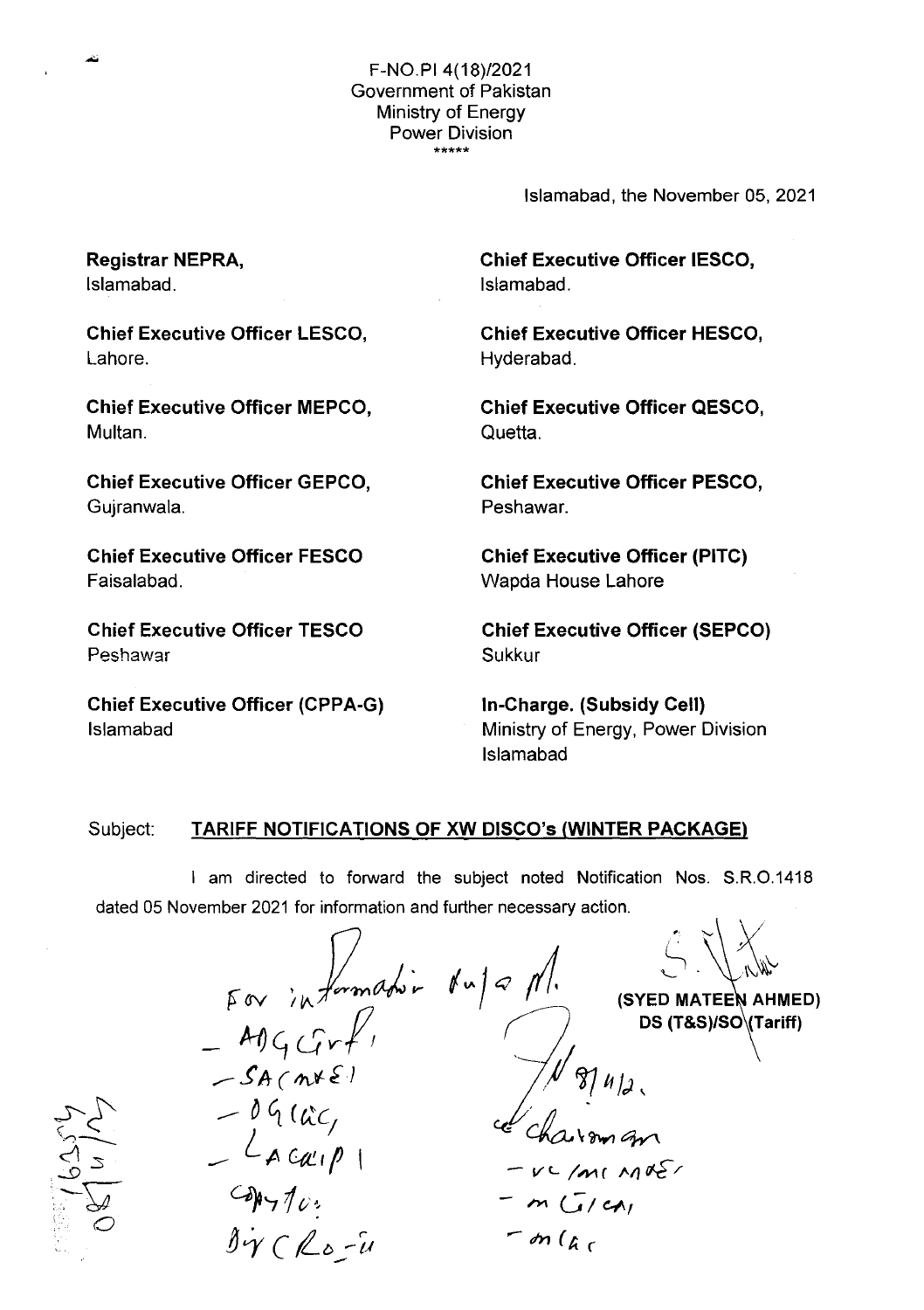Government of Pakistan Ministry of Energy (Power Division)

Islamabad, the November 05, 2021.

## NOTIFICATION

S.R.O. 1418 (1)/2021.- In pursuance of sub-section (7) of section 31 of the Regulation of Generation, Transmission and Distribution of Electric Power Act, 1997 (XL of 1997), the Federal Government is pleased to notify the Winter Incentive Package for period of 1<sup>st</sup> November 2021 to 28<sup>th</sup> February 2022, in pursuance to National Electric Power Regulatory Authority's order dated 3<sup>rd</sup> November 2021. The benchmark consumption methodology approved by Cabinet is attached as Annex-A.

## **Order**

In view of the aforementioned discussion, submissions made by the stakeholders during the hearing and afterwards, the Authority has no objection in approving the instant proposal regarding winter incentive package for Residential, Commercial and General Services Consumers of XWDlSCOs as proposed by the Ministry of Energy as mentioned below;

- i. The Package shall be applicable for winter months i.e. from 1 Nov. 2021 till  $28<sup>th</sup>$  Feb. 2022.
- ii. The reference period for incremental consumption will be Nov. 2020 to Feb. 2021.
- iii. Rate of Rs.12.96/kWh shall be charged to Domestic consumers (Non-ToU) on the incremental consumption, above monthly 300 units or above the reference consumption in the corresponding months of reference period, whichever is greater.
- iv. Rate of Rs.12.96/kWh shall be charged to Commercial consumers (Non-ToU) and General Services consumers on the incremental consumption above the reference consumption in the corresponding months of reference period.
- v. Rate of Rs.12.96fkWh shall be charged to Domestic consumers (ToU) and Commercial consumers (ToU) on the respective peak/off-peak incremental consumption, above the reference peak/off-peak consumption in the corresponding months of reference period.
- vi. New and existing consumers having no reference consumption available in period of November 2020 to February 2021 shall be offered same package at the concessionary rate of Rs.12.96/kWh through benchmark consumption methodology.
- vii. No quarterly adjustments would be applicable on incremental consumption.
- viii. On incremental consumption, only positive fuel price adjustments shall be passed on to the consumers availing incremental consumption package